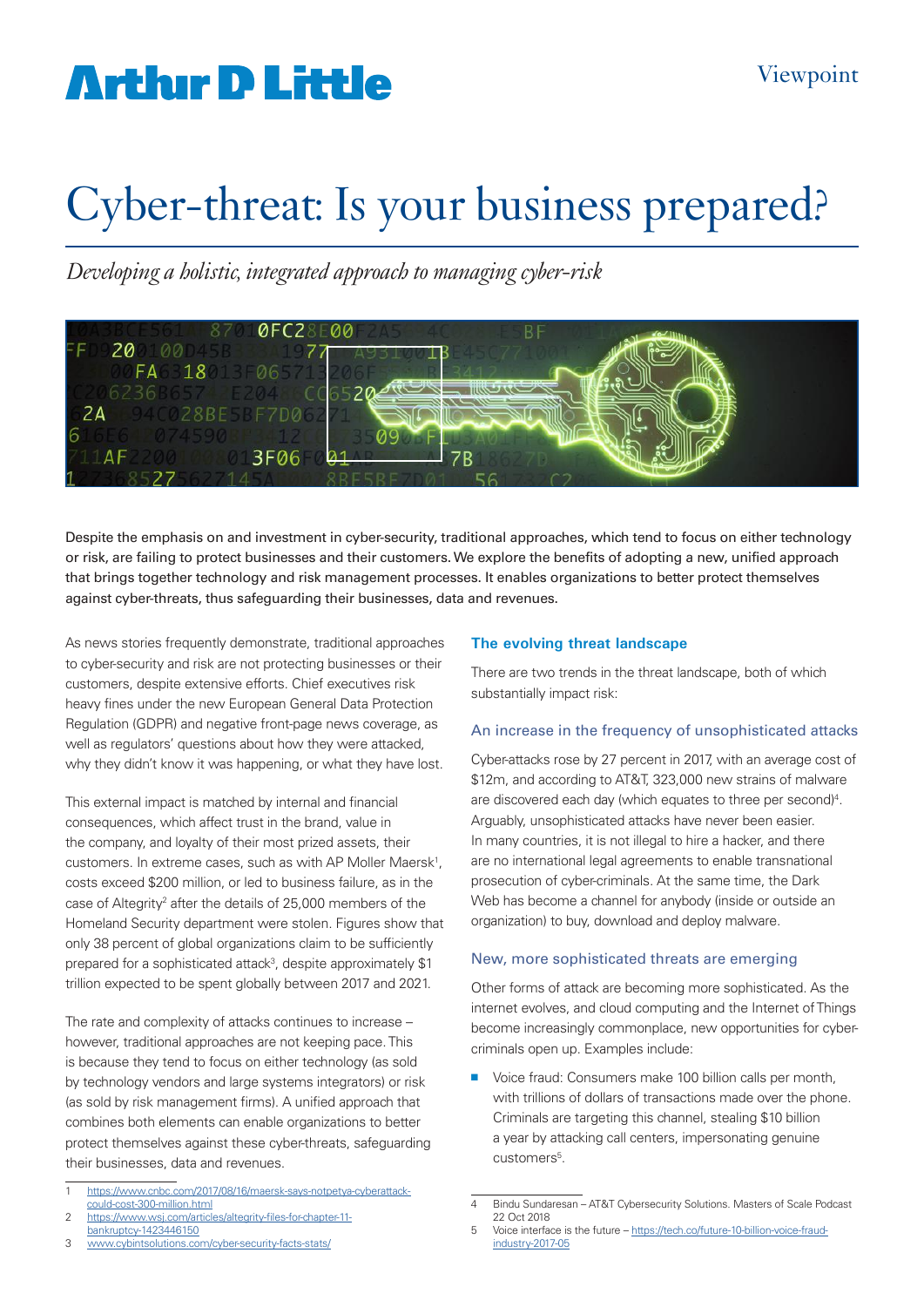# **Artlur D Little**

 $\blacksquare$  Crypto-mining: Businesses have already reported being attacked by malware that infects their systems to create armies of cryptocurrency-mining machines. This consumes significant computing power at high cost and acts as a launchpad for other attacks designed to steal intellectual property.

# **Traditional approaches are failing**

Against this backdrop, businesses have tended to follow a binary approach – deploying more technology or external audits. While these may deliver some benefits, neither has helped clients understand the real business impact of cyber-risk.

## Case study – AP Moller Maersk

On 27 June 2017, the IT systems of multinational conglomerate AP Moller Maersk were affected by the NotPetya malware, which exploited security vulnerabilities in Windows and disabled IT systems across multiple sites and business units. The recovery effort required 4,000 new servers, 45,000 new PCs and 2,500 applications, and took 10 days to implement, during which time staff reverted to manual systems to continue operations. Maersk has estimated that the attack cost between \$250 and \$300 million in lost revenue due to disrupted operations across all its businesses.

The NotPetya malware attack has since been recognized as the largest cyber-attack in the history of the internet, with total worldwide impact estimated at over \$10 billion.

# More technology and use of traditional technology practices

Powerful security tools have entered the market as vendors have invested heavily to battle cyber-criminals. However, despite these advances, the basics are often ignored. For example, the infamous WannaCry<sup>6</sup> attack could have been minimized if more organizations had applied best practices, such as patching and setting appropriate incident response processes. Figures from Cisco showed that 93 percent of organizations had experienced security alerts, yet 44 percent of these had not been investigated<sup>7</sup>. Of those that had been investigated, almost half had not been dealt with, which left companies vulnerable and exposed. Clearly, technology alone is not the answer – cyber-risk is also a human problem.

# More external audits

Understanding your organization's cyber-threat exposure has relied on sub-optimal, lengthy, and tedious questionnaire-based processes. These are resource intensive, requiring a small army of people to carry out the checks. At best they provide static, point-in-time vulnerability assessments, ignoring the increasing frequency and sophistication of attacks.

Additionally, this approach gives rise to "anec-data" – subjective human interpretation of events, which is often treated with disproportionate importance relative to the real data, fooling businesses into feeling safe because they have had an audit.

Neither approach enables businesses to truly quantify and mitigate the financial impact of these attacks. In today's sophisticated world, organizations need to adopt an integrated view that combines active threat prevention, total cost of risk models, and a shift in mind-set that is fit for the digital world.

# **A new, holistic approach**

Given that traditional responses have been ineffective while risks are increasing, simply doing more of the same is not enough. A new approach is needed that successfully brings together technology, sector expertise and risk management "know-how" to focus upon:

- $\blacksquare$  A data-led method which can rapidly and continuously identify anomalies and attacks.
- $\blacksquare$  Clarity of business risks and their underlying causes and impact, along with a means of mitigating financial and reputational consequences.
- $\blacksquare$  Evolving the operating model and mind-set to protect the long-term interests of the company and customers.

Businesses understand the inevitability of future attacks. With this new approach, they are better able to protect themselves. They can first identify vulnerabilities and related exposures early, and then prepare themselves due to clarity over the prioritized pragmatic steps that can be implemented in advance to support reduction in the overall total cost of risk (TCoR).

TCoR is a data-led approach to assessing the financial impact of risk. This allows active prioritization of remediation activities based on business value. We use it with cyber-risk to understand which risks are manageable internally, and which have such severe impact that financial risk transfer solutions, such as insurance, become necessary.

investigation-wannacry-cyber-attack-and-the-nhs/ https://blogs.cisco.com/security/cisco-2018-annual-cybersecurity-report

<sup>6</sup> WannaCry cyber-attack and the NHS, https://www.nao.org.uk/report/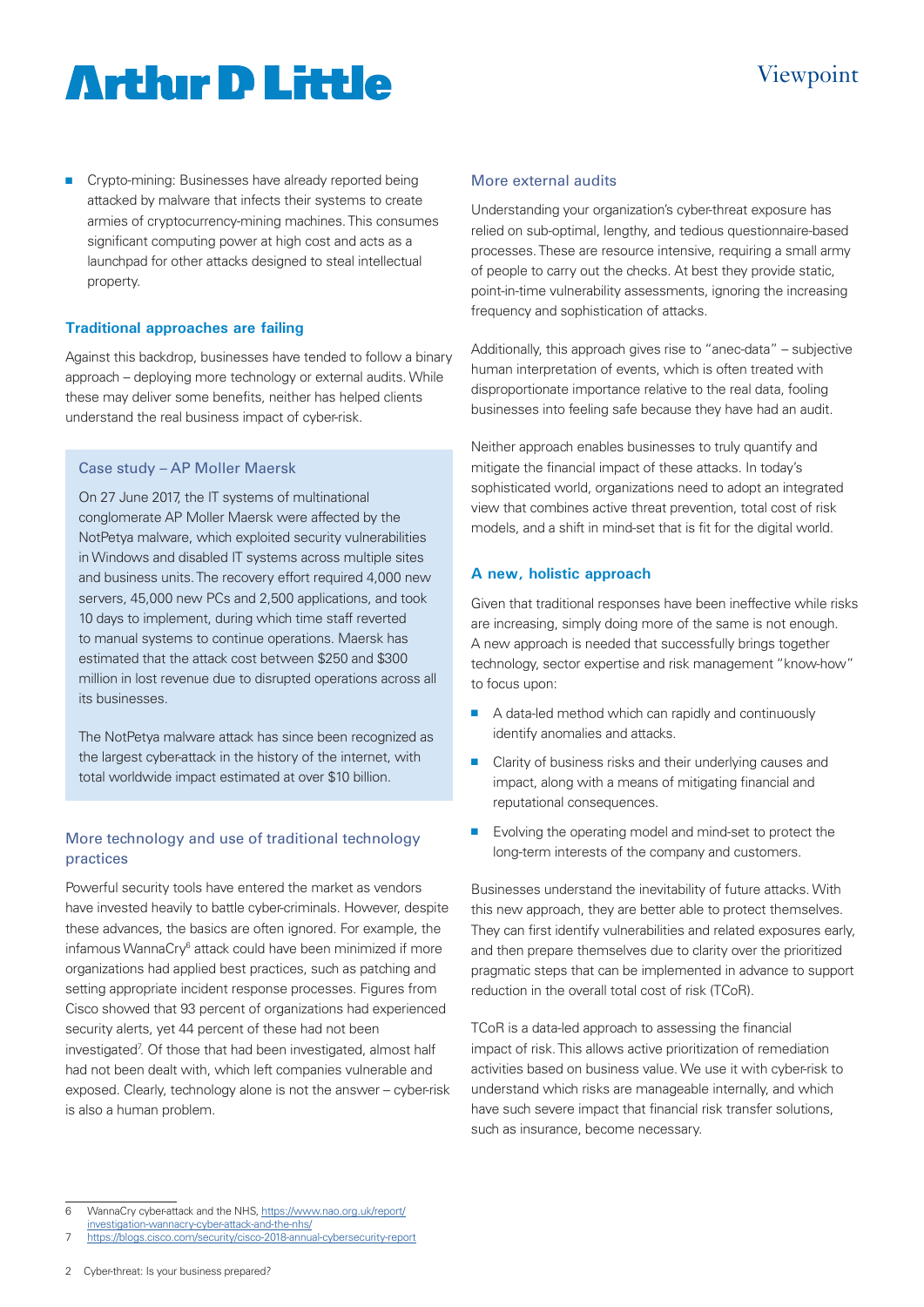# **Artlur D Little**

# Viewpoint

Underpinning this new approach are three central themes:

## 1. Defining the total cost of risk

Traditionally, much cyber-risk analysis has focused on technical vulnerabilities. While these have then found their way onto risk registers at board level, their wider business impact has not been codified, and this results in little understanding of the levers that can be used to reduce the TCoR.

The TCoR calculation should be relevant and specific to every organization, dependent on its circumstances and priorities. However, the key dimensions remain consistent:

- a. Costs of consciously retaining risks, which incorporate the likely cost of claims and earnings volatility.
- b. Costs associated with controlling risks, such as reengineering, value/supply chain risk management, and the management of continuity plans.
- c. Costs associated with new technology implementations and capability development.
- d. Costs of transferring risks through additional insurance premiums and associated administrative costs.
- e. Any internal and external risk management costs in the areas of human resources, treasury, audit, quality, etc., and the associated additional administration costs.

The "assess" phase provides the necessary data for businesses to select the right risk exposure scenarios, based on vulnerability and frequency, or whatever the threat may be. For each scenario, a set of assumptions is co-created, and this provides a base financial case for each risk. This means understanding the size and scale of the potential threats, as well as the corresponding potential size and scale of the opportunity.

The executive team and board now understand aspects of impact, and can factor these into their financial planning, forecast models and cash flows. Essentially, they have the tools to leverage the upside of risk while mitigating the downsides.

## 2. Using technology and data to rapidly and continuously assess the threat landscape

Most large organizations have mixed technology estates that combine cloud computing, on-premise and hybrid environments. Understanding the exposure level across all areas of infrastructure and applications is important. Deployment of physical devices on the network, such as router plug-ins, or deployment of software agents, such as user-activity monitoring and next-generation firewalls within the technology estate, can and should be rapid (i.e. within a day). This enables organizations to begin gathering valuable insight within hours, rather than days or weeks.

## Case study – SFMTA

The San Francisco Municipal Transport Agency's (SFMTA's) computer systems were infected by ransomware in 2016. Although trains remained running, the SFMTA had to open all ticket barriers, which cost \$50,000 in revenue over the weekend. Fortunately, the attack did not compromise passenger safety, although future attacks could target train signaling, which could cause delays or even derailment.

An investigation determined that an employee had opened a phishing email, which had resulted in covert installation of the ransomware. Lack of investment and aging systems had contributed to the organization's increased vulnerability to such an attack. This highlights the importance that senior leadership must place on having a strong cyber-security culture, adequate resourcing and robust infrastructure within the organization.

Rather than a "point-in-time" approach, these solutions provide continuous threat assessment, highlighting not only new and emerging threats and vulnerabilities, but also changes in staff behavior. Rapid implementation of appropriate technology solutions is important for two main reasons:

- $\blacksquare$  Properly deployed and used, these tools go a long way towards protecting your organization.
- $\blacksquare$  They can be used to help identify the underlying causes within risk exposure. This, in turn, will help identify leading key risk indicators (KRIs), which can be used to demonstrate to stakeholders such as insurers that scanning mechanisms are in place. These aim to reduce risk by applying the right level of resources at the right time.

Alongside a set of these KRIs, insurers can analyze actual data and build findings into the limits and triggers associated with insurance policies and premiums. Working collaboratively and transparently with insurers in this way can provide the financial benefit of realistic premiums and improved coverage, as relevant scenarios are incorporated into the wording. Ultimately, it should reduce the volatility of future earnings.

### 3. Ensuring the right technology operating model is in place

Human and organizational elements can be barriers to safeguarding a business. Failure to address these factors will lead to little improvement in your ability to prevent attacks. Instead, understand the "seven voices of technology" to highlight the tensions and weaknesses within internal operations (see figure overleaf). For example, where the change team has a more dominant voice than that of operations, technology can be implemented without necessary controls being in place.